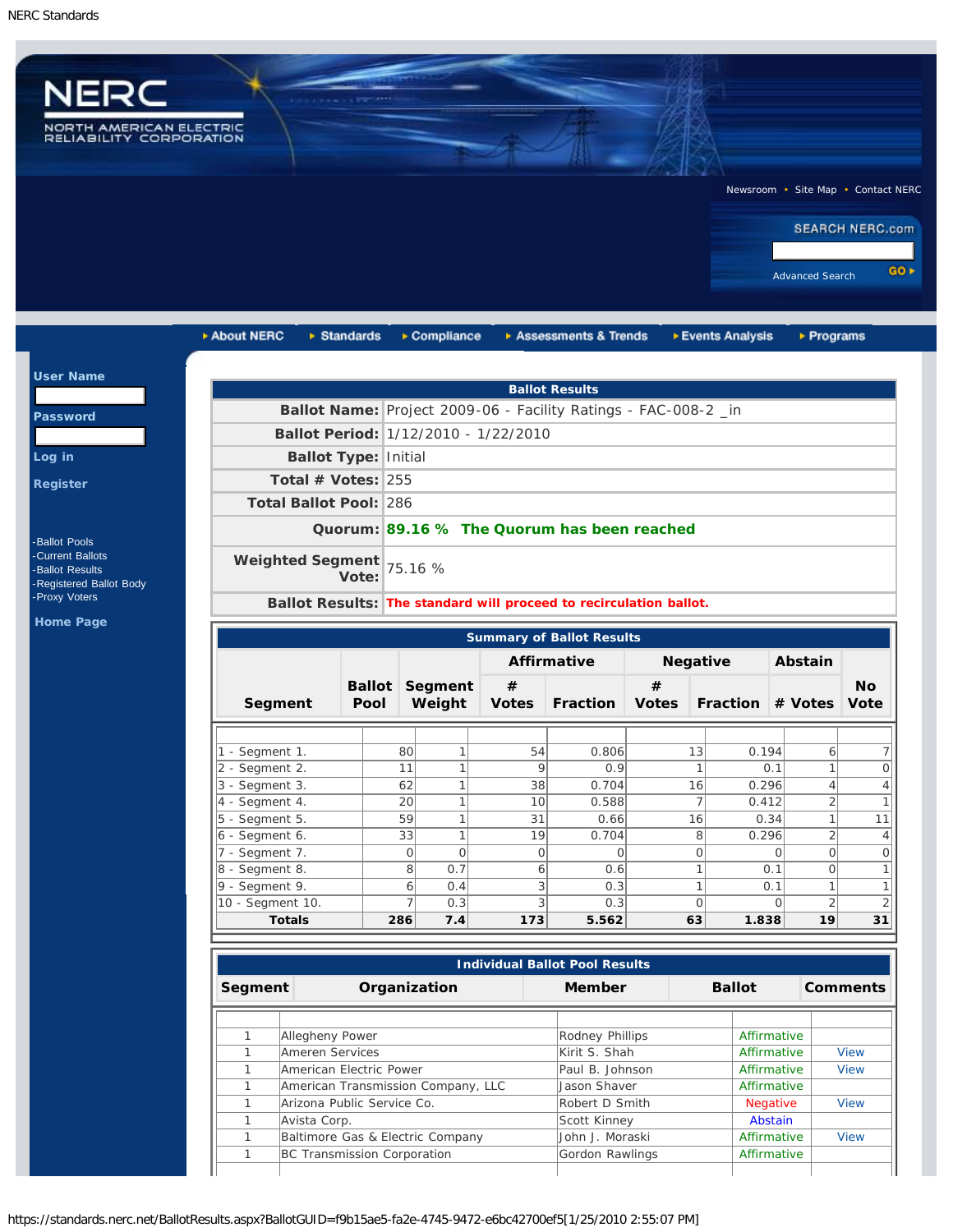| 1      | Beaches Energy Services                                                       | Joseph S. Stonecipher                 | Negative                       | <b>View</b> |
|--------|-------------------------------------------------------------------------------|---------------------------------------|--------------------------------|-------------|
| 1      | <b>Black Hills Corp</b>                                                       | Eric Egge                             | Affirmative                    |             |
| 1      | Bonneville Power Administration                                               | Donald S. Watkins                     | Affirmative                    |             |
| 1      | Brazos Electric Power Cooperative, Inc.                                       | Tony Kroskey                          | Abstain                        |             |
| 1      | CenterPoint Energy                                                            | Paul Rocha                            | Abstain                        |             |
| 1      | Central Maine Power Company                                                   | <b>Brian Conroy</b>                   | Affirmative                    |             |
| 1      | City of Vero Beach                                                            | Randall McCamish                      | <b>Negative</b>                |             |
| 1      | City Utilities of Springfield, Missouri                                       | Jeff Knottek                          | Abstain                        |             |
| 1      | Consolidated Edison Co. of New York                                           | Christopher L de Graffenried          | Affirmative                    |             |
| 1      | Dairyland Power Coop.                                                         | Robert W. Roddy                       | Affirmative                    |             |
| 1      | Dominion Virginia Power                                                       | William L. Thompson                   | Affirmative                    |             |
| 1      | Duke Energy Carolina                                                          | Douglas E. Hils                       | Affirmative                    |             |
| 1      | E.ON U.S. LLC                                                                 |                                       | Affirmative                    | <b>View</b> |
| 1      |                                                                               | Larry Monday                          |                                |             |
|        | East Kentucky Power Coop.                                                     | George S. Carruba                     |                                |             |
| 1      | Empire District Electric Co.                                                  | Ralph Frederick Meyer                 | <b>Negative</b>                | <b>View</b> |
| 1      | <b>Entergy Corporation</b>                                                    | George R. Bartlett                    | <b>Negative</b>                | <b>View</b> |
| 1      | Exelon Energy                                                                 | John J. Blazekovich                   | <b>Negative</b>                | <b>View</b> |
| 1      | FirstEnergy Energy Delivery                                                   | Robert Martinko                       | Affirmative                    |             |
| 1      | Florida Keys Electric Cooperative Assoc.                                      | Dennis Minton                         | Affirmative                    |             |
| 1      | Gainesville Regional Utilities                                                | Luther E. Fair                        | Affirmative                    |             |
| 1      | Georgia Transmission Corporation                                              | Harold Taylor, II                     |                                |             |
| 1      | Great River Energy                                                            | Gordon Pietsch                        | Affirmative                    |             |
| 1      | Hoosier Energy Rural Electric Cooperative,<br>Inc.                            | Robert Solomon                        | Abstain                        |             |
| 1      | Hydro One Networks, Inc.                                                      | Ajay Garg                             | Affirmative                    |             |
| 1      | Hydro-Quebec TransEnergie                                                     | Albert Poire                          | Affirmative                    |             |
| 1      | Idaho Power Company                                                           | Ronald D. Schellberg                  | Affirmative                    | <b>View</b> |
| 1      | <b>ITC Transmission</b>                                                       | Elizabeth Howell                      | Affirmative                    |             |
| 1      | JEA                                                                           | Ted E Hobson                          | Affirmative                    |             |
| 1      | Kansas City Power & Light Co.                                                 | Michael Gammon                        | Affirmative                    | <b>View</b> |
| 1      | Lakeland Electric                                                             | Larry E Watt                          | <b>Negative</b>                | <b>View</b> |
| 1      | Lee County Electric Cooperative                                               | John W Delucca                        | Affirmative                    |             |
| 1      | Lincoln Electric System                                                       | Doug Bantam                           |                                |             |
| 1      | Long Island Power Authority                                                   | Jonathan Appelbaum                    | Affirmative                    |             |
| 1      | Manitoba Hydro                                                                | Michelle Rheault                      | Affirmative                    | <b>View</b> |
| 1      | <b>MEAG Power</b>                                                             |                                       | Affirmative                    |             |
| 1      | MidAmerican Energy Co.                                                        | Danny Dees                            |                                |             |
| 1      | Northeast Utilities                                                           | Terry Harbour<br>David H. Boguslawski | Affirmative                    |             |
| 1      |                                                                               | Kevin M Largura                       |                                |             |
|        | Northern Indiana Public Service Co.                                           | John Canavan                          | Affirmative<br>Affirmative     |             |
| 1      | NorthWestern Energy                                                           |                                       |                                |             |
| 1      | Ohio Valley Electric Corp.                                                    | Robert Mattey                         | Affirmative                    |             |
| 1      | Omaha Public Power District                                                   | Lorees Tadros                         |                                |             |
| 1      | Orange and Rockland Utilities, Inc.                                           | <b>Edward Bedder</b>                  | Affirmative                    |             |
| 1      | Orlando Utilities Commission                                                  | <b>Brad Chase</b>                     | Affirmative                    |             |
| 1      | Otter Tail Power Company                                                      | Lawrence R. Larson                    | Affirmative                    |             |
| 1      | Pacific Gas and Electric Company                                              | Chifong L. Thomas                     | Affirmative                    |             |
| 1      | PacifiCorp                                                                    | Mark Sampson                          | Affirmative                    | <b>View</b> |
| 1      | Platte River Power Authority                                                  | John C. Collins                       | Affirmative                    |             |
| 1      | Portland General Electric Co.                                                 | Frank F. Afranji                      | Abstain                        |             |
| 1      | Potomac Electric Power Co.                                                    | Richard J. Kafka                      | Affirmative                    |             |
| 1      | PowerSouth Energy Cooperative                                                 | Larry D. Avery                        | <b>Negative</b>                |             |
| 1      | PP&L, Inc.                                                                    | Ray Mammarella                        |                                |             |
| 1      | Progress Energy Carolinas                                                     | Sammy Roberts                         | Affirmative                    |             |
| 1      | Public Service Electric and Gas Co.                                           | Kenneth D. Brown                      | Affirmative                    | <b>View</b> |
| 1      |                                                                               | Catherine Koch                        | Affirmative                    |             |
|        | Puget Sound Energy, Inc.                                                      |                                       |                                |             |
| 1      | Sacramento Municipal Utility District                                         | Tim Kelley                            | Affirmative                    |             |
| 1      | Salt River Project                                                            | Robert Kondziolka                     | <b>Negative</b>                | <b>View</b> |
| 1      |                                                                               | Linda Brown                           | Affirmative                    |             |
| 1      | San Diego Gas & Electric                                                      |                                       |                                |             |
|        | Santee Cooper                                                                 | Terry L. Blackwell                    | Affirmative                    |             |
| 1      | SCE&G                                                                         | Henry Delk, Jr.                       | Affirmative                    |             |
| 1      | Seattle City Light                                                            | Pawel Krupa                           | Affirmative                    |             |
| 1      | Sierra Pacific Power Co.                                                      | Richard Salgo                         | <b>Negative</b>                | <b>View</b> |
| 1      | Southern California Edison Co.                                                | Dana Cabbell                          | Affirmative                    |             |
| 1      | Southern Company Services, Inc.                                               | Horace Stephen Williamson             | Affirmative                    |             |
| 1      | Southern Illinois Power Coop.                                                 | William G. Hutchison                  | Affirmative                    |             |
| 1<br>1 | Southwest Transmission Cooperative, Inc.<br>Southwestern Power Administration | James L. Jones<br>Gary W Cox          | Affirmative<br><b>Negative</b> |             |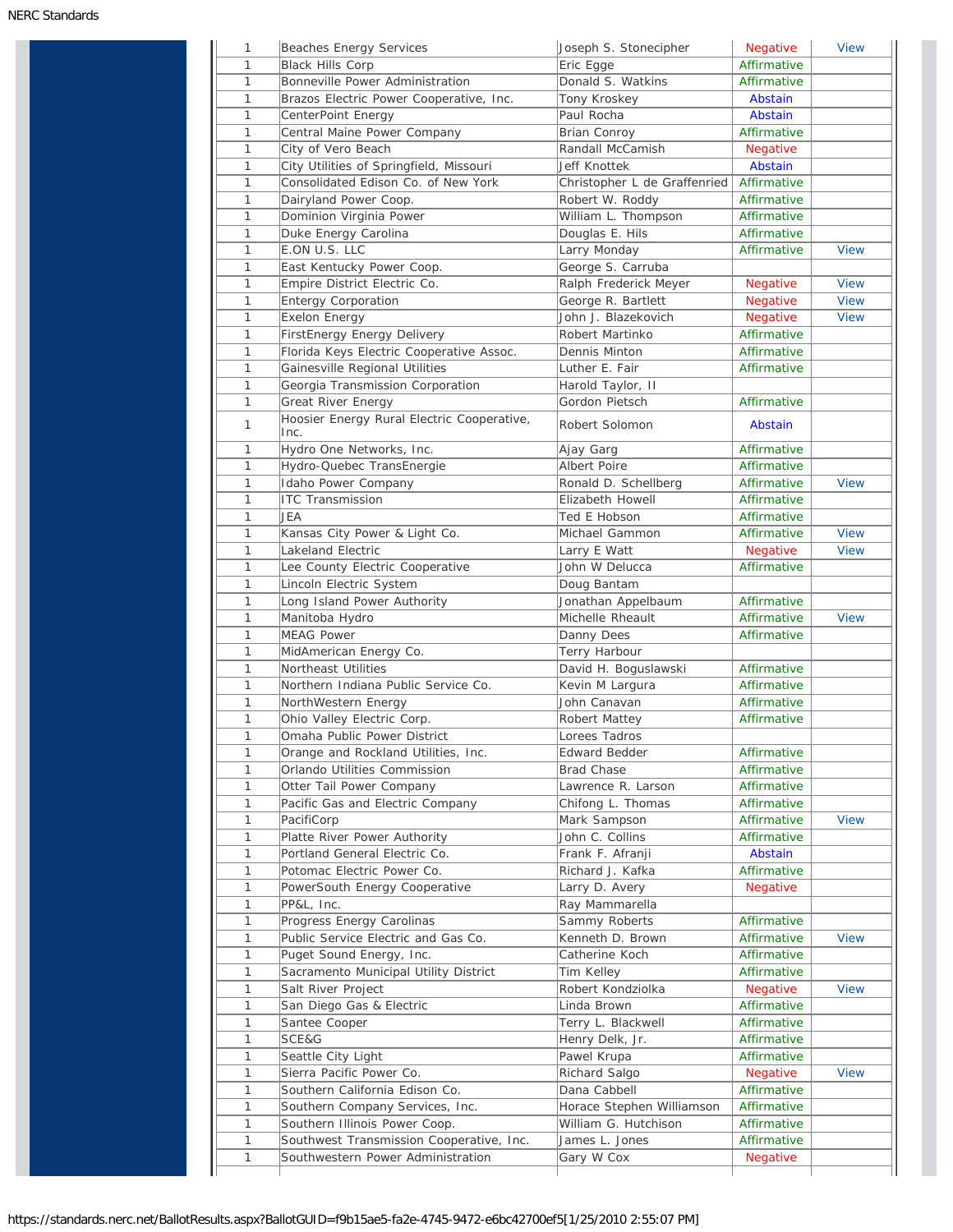| Tri-State G & T Association Inc.<br>Tucson Electric Power Co.<br>Westar Energy<br>Western Area Power Administration<br>Xcel Energy, Inc.<br>Alberta Electric System Operator<br>BC Transmission Corporation<br>Electric Reliability Council of Texas, Inc.<br>Florida Municipal Power Pool<br>Independent Electricity System Operator<br>ISO New England, Inc.<br>Midwest ISO, Inc.<br>New Brunswick System Operator<br>New York Independent System Operator<br>PJM Interconnection, L.L.C.<br>Southwest Power Pool<br>Alabama Power Company<br>Allegheny Power<br>American Electric Power<br>Arizona Public Service Co.<br>Atlantic City Electric Company<br>BC Hydro and Power Authority<br>Bonneville Power Administration<br>Central Lincoln PUD<br>City of Farmington<br>City Public Service of San Antonio<br>Cleco Utility Group<br>Commonwealth Edison Co.<br>Consolidated Edison Co. of New York<br><b>Consumers Energy</b><br>Cowlitz County PUD<br>Delmarva Power & Light Co.<br>Detroit Edison Company<br>Dominion Resources, Inc.<br>Duke Energy Carolina | Keith V. Carman<br>John Tolo<br>Allen Klassen<br>Brandy A Dunn<br>Gregory L Pieper<br>Jason L. Murray<br>Faramarz Amjadi<br>Chuck B Manning<br>Thomas E Washburn<br>Kim Warren<br>Kathleen Goodman<br>Jason L Marshall<br>Alden Briggs<br>Gregory Campoli<br>Tom Bowe<br>Charles H Yeung<br>Bobby Kerley<br><b>Bob Reeping</b><br>Raj Rana<br>Thomas R. Glock<br>James V. Petrella<br>Pat G. Harrington<br>Rebecca Berdahl<br>Steve Alexanderson<br>Linda R. Jacobson<br>Edwin Les Barrow<br>Bryan Y Harper<br>Stephen Lesniak<br>Peter T Yost<br>David A. Lapinski<br>Russell A Noble<br>Michael R. Mayer<br>Kent Kujala<br>Jalal (John) Babik | Negative<br>Affirmative<br>Affirmative<br>Affirmative<br><b>Negative</b><br>Affirmative<br>Affirmative<br>Abstain<br>Negative<br>Affirmative<br>Affirmative<br>Affirmative<br>Affirmative<br>Affirmative<br>Affirmative<br>Affirmative<br>Affirmative<br>Affirmative<br>Affirmative<br><b>Negative</b><br>Affirmative<br>Abstain<br>Affirmative<br>Affirmative<br><b>Negative</b><br>Negative<br>Abstain<br><b>Negative</b><br>Affirmative<br><b>Negative</b><br><b>Negative</b><br>Affirmative<br>Affirmative<br>Affirmative | <b>View</b><br><b>View</b><br><b>View</b><br><b>View</b><br><b>View</b><br><b>View</b><br><b>View</b><br><b>View</b><br><b>View</b>                                        |
|------------------------------------------------------------------------------------------------------------------------------------------------------------------------------------------------------------------------------------------------------------------------------------------------------------------------------------------------------------------------------------------------------------------------------------------------------------------------------------------------------------------------------------------------------------------------------------------------------------------------------------------------------------------------------------------------------------------------------------------------------------------------------------------------------------------------------------------------------------------------------------------------------------------------------------------------------------------------------------------------------------------------------------------------------------------------|-------------------------------------------------------------------------------------------------------------------------------------------------------------------------------------------------------------------------------------------------------------------------------------------------------------------------------------------------------------------------------------------------------------------------------------------------------------------------------------------------------------------------------------------------------------------------------------------------------------------------------------------------|-------------------------------------------------------------------------------------------------------------------------------------------------------------------------------------------------------------------------------------------------------------------------------------------------------------------------------------------------------------------------------------------------------------------------------------------------------------------------------------------------------------------------------|----------------------------------------------------------------------------------------------------------------------------------------------------------------------------|
|                                                                                                                                                                                                                                                                                                                                                                                                                                                                                                                                                                                                                                                                                                                                                                                                                                                                                                                                                                                                                                                                        |                                                                                                                                                                                                                                                                                                                                                                                                                                                                                                                                                                                                                                                 |                                                                                                                                                                                                                                                                                                                                                                                                                                                                                                                               |                                                                                                                                                                            |
|                                                                                                                                                                                                                                                                                                                                                                                                                                                                                                                                                                                                                                                                                                                                                                                                                                                                                                                                                                                                                                                                        |                                                                                                                                                                                                                                                                                                                                                                                                                                                                                                                                                                                                                                                 |                                                                                                                                                                                                                                                                                                                                                                                                                                                                                                                               |                                                                                                                                                                            |
|                                                                                                                                                                                                                                                                                                                                                                                                                                                                                                                                                                                                                                                                                                                                                                                                                                                                                                                                                                                                                                                                        |                                                                                                                                                                                                                                                                                                                                                                                                                                                                                                                                                                                                                                                 |                                                                                                                                                                                                                                                                                                                                                                                                                                                                                                                               |                                                                                                                                                                            |
|                                                                                                                                                                                                                                                                                                                                                                                                                                                                                                                                                                                                                                                                                                                                                                                                                                                                                                                                                                                                                                                                        |                                                                                                                                                                                                                                                                                                                                                                                                                                                                                                                                                                                                                                                 |                                                                                                                                                                                                                                                                                                                                                                                                                                                                                                                               |                                                                                                                                                                            |
|                                                                                                                                                                                                                                                                                                                                                                                                                                                                                                                                                                                                                                                                                                                                                                                                                                                                                                                                                                                                                                                                        |                                                                                                                                                                                                                                                                                                                                                                                                                                                                                                                                                                                                                                                 |                                                                                                                                                                                                                                                                                                                                                                                                                                                                                                                               |                                                                                                                                                                            |
|                                                                                                                                                                                                                                                                                                                                                                                                                                                                                                                                                                                                                                                                                                                                                                                                                                                                                                                                                                                                                                                                        |                                                                                                                                                                                                                                                                                                                                                                                                                                                                                                                                                                                                                                                 |                                                                                                                                                                                                                                                                                                                                                                                                                                                                                                                               |                                                                                                                                                                            |
|                                                                                                                                                                                                                                                                                                                                                                                                                                                                                                                                                                                                                                                                                                                                                                                                                                                                                                                                                                                                                                                                        |                                                                                                                                                                                                                                                                                                                                                                                                                                                                                                                                                                                                                                                 |                                                                                                                                                                                                                                                                                                                                                                                                                                                                                                                               |                                                                                                                                                                            |
|                                                                                                                                                                                                                                                                                                                                                                                                                                                                                                                                                                                                                                                                                                                                                                                                                                                                                                                                                                                                                                                                        |                                                                                                                                                                                                                                                                                                                                                                                                                                                                                                                                                                                                                                                 |                                                                                                                                                                                                                                                                                                                                                                                                                                                                                                                               |                                                                                                                                                                            |
|                                                                                                                                                                                                                                                                                                                                                                                                                                                                                                                                                                                                                                                                                                                                                                                                                                                                                                                                                                                                                                                                        |                                                                                                                                                                                                                                                                                                                                                                                                                                                                                                                                                                                                                                                 |                                                                                                                                                                                                                                                                                                                                                                                                                                                                                                                               |                                                                                                                                                                            |
|                                                                                                                                                                                                                                                                                                                                                                                                                                                                                                                                                                                                                                                                                                                                                                                                                                                                                                                                                                                                                                                                        |                                                                                                                                                                                                                                                                                                                                                                                                                                                                                                                                                                                                                                                 |                                                                                                                                                                                                                                                                                                                                                                                                                                                                                                                               |                                                                                                                                                                            |
|                                                                                                                                                                                                                                                                                                                                                                                                                                                                                                                                                                                                                                                                                                                                                                                                                                                                                                                                                                                                                                                                        |                                                                                                                                                                                                                                                                                                                                                                                                                                                                                                                                                                                                                                                 |                                                                                                                                                                                                                                                                                                                                                                                                                                                                                                                               |                                                                                                                                                                            |
|                                                                                                                                                                                                                                                                                                                                                                                                                                                                                                                                                                                                                                                                                                                                                                                                                                                                                                                                                                                                                                                                        |                                                                                                                                                                                                                                                                                                                                                                                                                                                                                                                                                                                                                                                 |                                                                                                                                                                                                                                                                                                                                                                                                                                                                                                                               |                                                                                                                                                                            |
|                                                                                                                                                                                                                                                                                                                                                                                                                                                                                                                                                                                                                                                                                                                                                                                                                                                                                                                                                                                                                                                                        |                                                                                                                                                                                                                                                                                                                                                                                                                                                                                                                                                                                                                                                 |                                                                                                                                                                                                                                                                                                                                                                                                                                                                                                                               |                                                                                                                                                                            |
|                                                                                                                                                                                                                                                                                                                                                                                                                                                                                                                                                                                                                                                                                                                                                                                                                                                                                                                                                                                                                                                                        |                                                                                                                                                                                                                                                                                                                                                                                                                                                                                                                                                                                                                                                 |                                                                                                                                                                                                                                                                                                                                                                                                                                                                                                                               |                                                                                                                                                                            |
|                                                                                                                                                                                                                                                                                                                                                                                                                                                                                                                                                                                                                                                                                                                                                                                                                                                                                                                                                                                                                                                                        |                                                                                                                                                                                                                                                                                                                                                                                                                                                                                                                                                                                                                                                 |                                                                                                                                                                                                                                                                                                                                                                                                                                                                                                                               |                                                                                                                                                                            |
|                                                                                                                                                                                                                                                                                                                                                                                                                                                                                                                                                                                                                                                                                                                                                                                                                                                                                                                                                                                                                                                                        |                                                                                                                                                                                                                                                                                                                                                                                                                                                                                                                                                                                                                                                 |                                                                                                                                                                                                                                                                                                                                                                                                                                                                                                                               |                                                                                                                                                                            |
|                                                                                                                                                                                                                                                                                                                                                                                                                                                                                                                                                                                                                                                                                                                                                                                                                                                                                                                                                                                                                                                                        |                                                                                                                                                                                                                                                                                                                                                                                                                                                                                                                                                                                                                                                 |                                                                                                                                                                                                                                                                                                                                                                                                                                                                                                                               |                                                                                                                                                                            |
|                                                                                                                                                                                                                                                                                                                                                                                                                                                                                                                                                                                                                                                                                                                                                                                                                                                                                                                                                                                                                                                                        |                                                                                                                                                                                                                                                                                                                                                                                                                                                                                                                                                                                                                                                 |                                                                                                                                                                                                                                                                                                                                                                                                                                                                                                                               |                                                                                                                                                                            |
|                                                                                                                                                                                                                                                                                                                                                                                                                                                                                                                                                                                                                                                                                                                                                                                                                                                                                                                                                                                                                                                                        |                                                                                                                                                                                                                                                                                                                                                                                                                                                                                                                                                                                                                                                 |                                                                                                                                                                                                                                                                                                                                                                                                                                                                                                                               |                                                                                                                                                                            |
|                                                                                                                                                                                                                                                                                                                                                                                                                                                                                                                                                                                                                                                                                                                                                                                                                                                                                                                                                                                                                                                                        |                                                                                                                                                                                                                                                                                                                                                                                                                                                                                                                                                                                                                                                 |                                                                                                                                                                                                                                                                                                                                                                                                                                                                                                                               |                                                                                                                                                                            |
|                                                                                                                                                                                                                                                                                                                                                                                                                                                                                                                                                                                                                                                                                                                                                                                                                                                                                                                                                                                                                                                                        |                                                                                                                                                                                                                                                                                                                                                                                                                                                                                                                                                                                                                                                 |                                                                                                                                                                                                                                                                                                                                                                                                                                                                                                                               |                                                                                                                                                                            |
|                                                                                                                                                                                                                                                                                                                                                                                                                                                                                                                                                                                                                                                                                                                                                                                                                                                                                                                                                                                                                                                                        |                                                                                                                                                                                                                                                                                                                                                                                                                                                                                                                                                                                                                                                 |                                                                                                                                                                                                                                                                                                                                                                                                                                                                                                                               |                                                                                                                                                                            |
|                                                                                                                                                                                                                                                                                                                                                                                                                                                                                                                                                                                                                                                                                                                                                                                                                                                                                                                                                                                                                                                                        |                                                                                                                                                                                                                                                                                                                                                                                                                                                                                                                                                                                                                                                 |                                                                                                                                                                                                                                                                                                                                                                                                                                                                                                                               |                                                                                                                                                                            |
|                                                                                                                                                                                                                                                                                                                                                                                                                                                                                                                                                                                                                                                                                                                                                                                                                                                                                                                                                                                                                                                                        |                                                                                                                                                                                                                                                                                                                                                                                                                                                                                                                                                                                                                                                 |                                                                                                                                                                                                                                                                                                                                                                                                                                                                                                                               |                                                                                                                                                                            |
|                                                                                                                                                                                                                                                                                                                                                                                                                                                                                                                                                                                                                                                                                                                                                                                                                                                                                                                                                                                                                                                                        |                                                                                                                                                                                                                                                                                                                                                                                                                                                                                                                                                                                                                                                 |                                                                                                                                                                                                                                                                                                                                                                                                                                                                                                                               |                                                                                                                                                                            |
|                                                                                                                                                                                                                                                                                                                                                                                                                                                                                                                                                                                                                                                                                                                                                                                                                                                                                                                                                                                                                                                                        |                                                                                                                                                                                                                                                                                                                                                                                                                                                                                                                                                                                                                                                 |                                                                                                                                                                                                                                                                                                                                                                                                                                                                                                                               |                                                                                                                                                                            |
|                                                                                                                                                                                                                                                                                                                                                                                                                                                                                                                                                                                                                                                                                                                                                                                                                                                                                                                                                                                                                                                                        |                                                                                                                                                                                                                                                                                                                                                                                                                                                                                                                                                                                                                                                 |                                                                                                                                                                                                                                                                                                                                                                                                                                                                                                                               |                                                                                                                                                                            |
|                                                                                                                                                                                                                                                                                                                                                                                                                                                                                                                                                                                                                                                                                                                                                                                                                                                                                                                                                                                                                                                                        |                                                                                                                                                                                                                                                                                                                                                                                                                                                                                                                                                                                                                                                 |                                                                                                                                                                                                                                                                                                                                                                                                                                                                                                                               |                                                                                                                                                                            |
|                                                                                                                                                                                                                                                                                                                                                                                                                                                                                                                                                                                                                                                                                                                                                                                                                                                                                                                                                                                                                                                                        |                                                                                                                                                                                                                                                                                                                                                                                                                                                                                                                                                                                                                                                 |                                                                                                                                                                                                                                                                                                                                                                                                                                                                                                                               |                                                                                                                                                                            |
|                                                                                                                                                                                                                                                                                                                                                                                                                                                                                                                                                                                                                                                                                                                                                                                                                                                                                                                                                                                                                                                                        |                                                                                                                                                                                                                                                                                                                                                                                                                                                                                                                                                                                                                                                 |                                                                                                                                                                                                                                                                                                                                                                                                                                                                                                                               |                                                                                                                                                                            |
|                                                                                                                                                                                                                                                                                                                                                                                                                                                                                                                                                                                                                                                                                                                                                                                                                                                                                                                                                                                                                                                                        |                                                                                                                                                                                                                                                                                                                                                                                                                                                                                                                                                                                                                                                 |                                                                                                                                                                                                                                                                                                                                                                                                                                                                                                                               |                                                                                                                                                                            |
|                                                                                                                                                                                                                                                                                                                                                                                                                                                                                                                                                                                                                                                                                                                                                                                                                                                                                                                                                                                                                                                                        |                                                                                                                                                                                                                                                                                                                                                                                                                                                                                                                                                                                                                                                 |                                                                                                                                                                                                                                                                                                                                                                                                                                                                                                                               |                                                                                                                                                                            |
|                                                                                                                                                                                                                                                                                                                                                                                                                                                                                                                                                                                                                                                                                                                                                                                                                                                                                                                                                                                                                                                                        |                                                                                                                                                                                                                                                                                                                                                                                                                                                                                                                                                                                                                                                 |                                                                                                                                                                                                                                                                                                                                                                                                                                                                                                                               |                                                                                                                                                                            |
|                                                                                                                                                                                                                                                                                                                                                                                                                                                                                                                                                                                                                                                                                                                                                                                                                                                                                                                                                                                                                                                                        |                                                                                                                                                                                                                                                                                                                                                                                                                                                                                                                                                                                                                                                 |                                                                                                                                                                                                                                                                                                                                                                                                                                                                                                                               |                                                                                                                                                                            |
|                                                                                                                                                                                                                                                                                                                                                                                                                                                                                                                                                                                                                                                                                                                                                                                                                                                                                                                                                                                                                                                                        |                                                                                                                                                                                                                                                                                                                                                                                                                                                                                                                                                                                                                                                 |                                                                                                                                                                                                                                                                                                                                                                                                                                                                                                                               |                                                                                                                                                                            |
|                                                                                                                                                                                                                                                                                                                                                                                                                                                                                                                                                                                                                                                                                                                                                                                                                                                                                                                                                                                                                                                                        | Henry Ernst-Jr                                                                                                                                                                                                                                                                                                                                                                                                                                                                                                                                                                                                                                  | Affirmative                                                                                                                                                                                                                                                                                                                                                                                                                                                                                                                   | <b>View</b>                                                                                                                                                                |
| Entergy Services, Inc.                                                                                                                                                                                                                                                                                                                                                                                                                                                                                                                                                                                                                                                                                                                                                                                                                                                                                                                                                                                                                                                 | Matt Wolf                                                                                                                                                                                                                                                                                                                                                                                                                                                                                                                                                                                                                                       | <b>Negative</b>                                                                                                                                                                                                                                                                                                                                                                                                                                                                                                               | <b>View</b>                                                                                                                                                                |
| <b>FirstEnergy Solutions</b>                                                                                                                                                                                                                                                                                                                                                                                                                                                                                                                                                                                                                                                                                                                                                                                                                                                                                                                                                                                                                                           | Joanne Kathleen Borrell                                                                                                                                                                                                                                                                                                                                                                                                                                                                                                                                                                                                                         |                                                                                                                                                                                                                                                                                                                                                                                                                                                                                                                               |                                                                                                                                                                            |
| Florida Municipal Power Agency                                                                                                                                                                                                                                                                                                                                                                                                                                                                                                                                                                                                                                                                                                                                                                                                                                                                                                                                                                                                                                         |                                                                                                                                                                                                                                                                                                                                                                                                                                                                                                                                                                                                                                                 | Negative                                                                                                                                                                                                                                                                                                                                                                                                                                                                                                                      |                                                                                                                                                                            |
|                                                                                                                                                                                                                                                                                                                                                                                                                                                                                                                                                                                                                                                                                                                                                                                                                                                                                                                                                                                                                                                                        | Joe McKinney                                                                                                                                                                                                                                                                                                                                                                                                                                                                                                                                                                                                                                    |                                                                                                                                                                                                                                                                                                                                                                                                                                                                                                                               |                                                                                                                                                                            |
| Florida Power & Light Co.                                                                                                                                                                                                                                                                                                                                                                                                                                                                                                                                                                                                                                                                                                                                                                                                                                                                                                                                                                                                                                              | W. R. Schoneck                                                                                                                                                                                                                                                                                                                                                                                                                                                                                                                                                                                                                                  | Abstain                                                                                                                                                                                                                                                                                                                                                                                                                                                                                                                       |                                                                                                                                                                            |
|                                                                                                                                                                                                                                                                                                                                                                                                                                                                                                                                                                                                                                                                                                                                                                                                                                                                                                                                                                                                                                                                        |                                                                                                                                                                                                                                                                                                                                                                                                                                                                                                                                                                                                                                                 |                                                                                                                                                                                                                                                                                                                                                                                                                                                                                                                               |                                                                                                                                                                            |
|                                                                                                                                                                                                                                                                                                                                                                                                                                                                                                                                                                                                                                                                                                                                                                                                                                                                                                                                                                                                                                                                        |                                                                                                                                                                                                                                                                                                                                                                                                                                                                                                                                                                                                                                                 |                                                                                                                                                                                                                                                                                                                                                                                                                                                                                                                               |                                                                                                                                                                            |
|                                                                                                                                                                                                                                                                                                                                                                                                                                                                                                                                                                                                                                                                                                                                                                                                                                                                                                                                                                                                                                                                        |                                                                                                                                                                                                                                                                                                                                                                                                                                                                                                                                                                                                                                                 |                                                                                                                                                                                                                                                                                                                                                                                                                                                                                                                               |                                                                                                                                                                            |
|                                                                                                                                                                                                                                                                                                                                                                                                                                                                                                                                                                                                                                                                                                                                                                                                                                                                                                                                                                                                                                                                        |                                                                                                                                                                                                                                                                                                                                                                                                                                                                                                                                                                                                                                                 |                                                                                                                                                                                                                                                                                                                                                                                                                                                                                                                               |                                                                                                                                                                            |
|                                                                                                                                                                                                                                                                                                                                                                                                                                                                                                                                                                                                                                                                                                                                                                                                                                                                                                                                                                                                                                                                        |                                                                                                                                                                                                                                                                                                                                                                                                                                                                                                                                                                                                                                                 |                                                                                                                                                                                                                                                                                                                                                                                                                                                                                                                               |                                                                                                                                                                            |
| Gulf Power Company                                                                                                                                                                                                                                                                                                                                                                                                                                                                                                                                                                                                                                                                                                                                                                                                                                                                                                                                                                                                                                                     | Gwen S Frazier                                                                                                                                                                                                                                                                                                                                                                                                                                                                                                                                                                                                                                  | Affirmative                                                                                                                                                                                                                                                                                                                                                                                                                                                                                                                   |                                                                                                                                                                            |
| Hydro One Networks, Inc.                                                                                                                                                                                                                                                                                                                                                                                                                                                                                                                                                                                                                                                                                                                                                                                                                                                                                                                                                                                                                                               | Michael D. Penstone                                                                                                                                                                                                                                                                                                                                                                                                                                                                                                                                                                                                                             | Affirmative                                                                                                                                                                                                                                                                                                                                                                                                                                                                                                                   |                                                                                                                                                                            |
| JEA                                                                                                                                                                                                                                                                                                                                                                                                                                                                                                                                                                                                                                                                                                                                                                                                                                                                                                                                                                                                                                                                    | Garry Baker                                                                                                                                                                                                                                                                                                                                                                                                                                                                                                                                                                                                                                     |                                                                                                                                                                                                                                                                                                                                                                                                                                                                                                                               |                                                                                                                                                                            |
| Kansas City Power & Light Co.                                                                                                                                                                                                                                                                                                                                                                                                                                                                                                                                                                                                                                                                                                                                                                                                                                                                                                                                                                                                                                          | Charles Locke                                                                                                                                                                                                                                                                                                                                                                                                                                                                                                                                                                                                                                   | Affirmative                                                                                                                                                                                                                                                                                                                                                                                                                                                                                                                   | <b>View</b>                                                                                                                                                                |
| Kissimmee Utility Authority                                                                                                                                                                                                                                                                                                                                                                                                                                                                                                                                                                                                                                                                                                                                                                                                                                                                                                                                                                                                                                            | Gregory David Woessner                                                                                                                                                                                                                                                                                                                                                                                                                                                                                                                                                                                                                          | Affirmative                                                                                                                                                                                                                                                                                                                                                                                                                                                                                                                   |                                                                                                                                                                            |
| Lakeland Electric                                                                                                                                                                                                                                                                                                                                                                                                                                                                                                                                                                                                                                                                                                                                                                                                                                                                                                                                                                                                                                                      | Mace Hunter                                                                                                                                                                                                                                                                                                                                                                                                                                                                                                                                                                                                                                     | Negative                                                                                                                                                                                                                                                                                                                                                                                                                                                                                                                      |                                                                                                                                                                            |
| Lincoln Electric System                                                                                                                                                                                                                                                                                                                                                                                                                                                                                                                                                                                                                                                                                                                                                                                                                                                                                                                                                                                                                                                | <b>Bruce Merrill</b>                                                                                                                                                                                                                                                                                                                                                                                                                                                                                                                                                                                                                            | Affirmative                                                                                                                                                                                                                                                                                                                                                                                                                                                                                                                   |                                                                                                                                                                            |
| Louisville Gas and Electric Co.                                                                                                                                                                                                                                                                                                                                                                                                                                                                                                                                                                                                                                                                                                                                                                                                                                                                                                                                                                                                                                        | Charles A. Freibert                                                                                                                                                                                                                                                                                                                                                                                                                                                                                                                                                                                                                             | Affirmative                                                                                                                                                                                                                                                                                                                                                                                                                                                                                                                   | <b>View</b>                                                                                                                                                                |
| Manitoba Hydro                                                                                                                                                                                                                                                                                                                                                                                                                                                                                                                                                                                                                                                                                                                                                                                                                                                                                                                                                                                                                                                         | Greg C Parent                                                                                                                                                                                                                                                                                                                                                                                                                                                                                                                                                                                                                                   | Affirmative                                                                                                                                                                                                                                                                                                                                                                                                                                                                                                                   | <b>View</b>                                                                                                                                                                |
| MidAmerican Energy Co.                                                                                                                                                                                                                                                                                                                                                                                                                                                                                                                                                                                                                                                                                                                                                                                                                                                                                                                                                                                                                                                 | Thomas C. Mielnik                                                                                                                                                                                                                                                                                                                                                                                                                                                                                                                                                                                                                               | Affirmative                                                                                                                                                                                                                                                                                                                                                                                                                                                                                                                   |                                                                                                                                                                            |
|                                                                                                                                                                                                                                                                                                                                                                                                                                                                                                                                                                                                                                                                                                                                                                                                                                                                                                                                                                                                                                                                        |                                                                                                                                                                                                                                                                                                                                                                                                                                                                                                                                                                                                                                                 | Affirmative                                                                                                                                                                                                                                                                                                                                                                                                                                                                                                                   |                                                                                                                                                                            |
|                                                                                                                                                                                                                                                                                                                                                                                                                                                                                                                                                                                                                                                                                                                                                                                                                                                                                                                                                                                                                                                                        |                                                                                                                                                                                                                                                                                                                                                                                                                                                                                                                                                                                                                                                 |                                                                                                                                                                                                                                                                                                                                                                                                                                                                                                                               |                                                                                                                                                                            |
|                                                                                                                                                                                                                                                                                                                                                                                                                                                                                                                                                                                                                                                                                                                                                                                                                                                                                                                                                                                                                                                                        |                                                                                                                                                                                                                                                                                                                                                                                                                                                                                                                                                                                                                                                 |                                                                                                                                                                                                                                                                                                                                                                                                                                                                                                                               |                                                                                                                                                                            |
|                                                                                                                                                                                                                                                                                                                                                                                                                                                                                                                                                                                                                                                                                                                                                                                                                                                                                                                                                                                                                                                                        |                                                                                                                                                                                                                                                                                                                                                                                                                                                                                                                                                                                                                                                 |                                                                                                                                                                                                                                                                                                                                                                                                                                                                                                                               |                                                                                                                                                                            |
|                                                                                                                                                                                                                                                                                                                                                                                                                                                                                                                                                                                                                                                                                                                                                                                                                                                                                                                                                                                                                                                                        |                                                                                                                                                                                                                                                                                                                                                                                                                                                                                                                                                                                                                                                 |                                                                                                                                                                                                                                                                                                                                                                                                                                                                                                                               |                                                                                                                                                                            |
|                                                                                                                                                                                                                                                                                                                                                                                                                                                                                                                                                                                                                                                                                                                                                                                                                                                                                                                                                                                                                                                                        |                                                                                                                                                                                                                                                                                                                                                                                                                                                                                                                                                                                                                                                 |                                                                                                                                                                                                                                                                                                                                                                                                                                                                                                                               |                                                                                                                                                                            |
|                                                                                                                                                                                                                                                                                                                                                                                                                                                                                                                                                                                                                                                                                                                                                                                                                                                                                                                                                                                                                                                                        |                                                                                                                                                                                                                                                                                                                                                                                                                                                                                                                                                                                                                                                 |                                                                                                                                                                                                                                                                                                                                                                                                                                                                                                                               |                                                                                                                                                                            |
|                                                                                                                                                                                                                                                                                                                                                                                                                                                                                                                                                                                                                                                                                                                                                                                                                                                                                                                                                                                                                                                                        |                                                                                                                                                                                                                                                                                                                                                                                                                                                                                                                                                                                                                                                 |                                                                                                                                                                                                                                                                                                                                                                                                                                                                                                                               |                                                                                                                                                                            |
|                                                                                                                                                                                                                                                                                                                                                                                                                                                                                                                                                                                                                                                                                                                                                                                                                                                                                                                                                                                                                                                                        |                                                                                                                                                                                                                                                                                                                                                                                                                                                                                                                                                                                                                                                 |                                                                                                                                                                                                                                                                                                                                                                                                                                                                                                                               | <b>View</b>                                                                                                                                                                |
|                                                                                                                                                                                                                                                                                                                                                                                                                                                                                                                                                                                                                                                                                                                                                                                                                                                                                                                                                                                                                                                                        |                                                                                                                                                                                                                                                                                                                                                                                                                                                                                                                                                                                                                                                 |                                                                                                                                                                                                                                                                                                                                                                                                                                                                                                                               |                                                                                                                                                                            |
|                                                                                                                                                                                                                                                                                                                                                                                                                                                                                                                                                                                                                                                                                                                                                                                                                                                                                                                                                                                                                                                                        |                                                                                                                                                                                                                                                                                                                                                                                                                                                                                                                                                                                                                                                 |                                                                                                                                                                                                                                                                                                                                                                                                                                                                                                                               |                                                                                                                                                                            |
| Progress Energy Carolinas<br>Public Service Electric and Gas Co.                                                                                                                                                                                                                                                                                                                                                                                                                                                                                                                                                                                                                                                                                                                                                                                                                                                                                                                                                                                                       | Sam Waters<br>Jeffrey Mueller                                                                                                                                                                                                                                                                                                                                                                                                                                                                                                                                                                                                                   | Affirmative<br>Affirmative                                                                                                                                                                                                                                                                                                                                                                                                                                                                                                    | <b>View</b>                                                                                                                                                                |
|                                                                                                                                                                                                                                                                                                                                                                                                                                                                                                                                                                                                                                                                                                                                                                                                                                                                                                                                                                                                                                                                        | Florida Power Corporation<br>Georgia Power Company<br>Georgia System Operations Corporation<br>Grays Harbor PUD<br>Great River Energy<br>Mississippi Power<br>Municipal Electric Authority of Georgia<br>Muscatine Power & Water<br>New York Power Authority<br>Niagara Mohawk (National Grid Company)<br>Northern Indiana Public Service Co.<br>Orlando Utilities Commission<br>PacifiCorp                                                                                                                                                                                                                                                     | Lee Schuster<br>Leslie Sibert<br>R Scott S. Barfield-McGinnis<br>Wesley W Gray<br>Sam Kokkinen<br>Don Horsley<br>Steven M. Jackson<br>John Bos<br>Marilyn Brown<br>Michael Schiavone<br>William SeDoris<br><b>Ballard Keith Mutters</b><br>John Apperson<br>Platte River Power Authority<br>Terry L Baker                                                                                                                                                                                                                     | Affirmative<br>Affirmative<br>Abstain<br>Negative<br>Affirmative<br>Negative<br>Affirmative<br>Affirmative<br>Affirmative<br><b>Negative</b><br>Affirmative<br>Affirmative |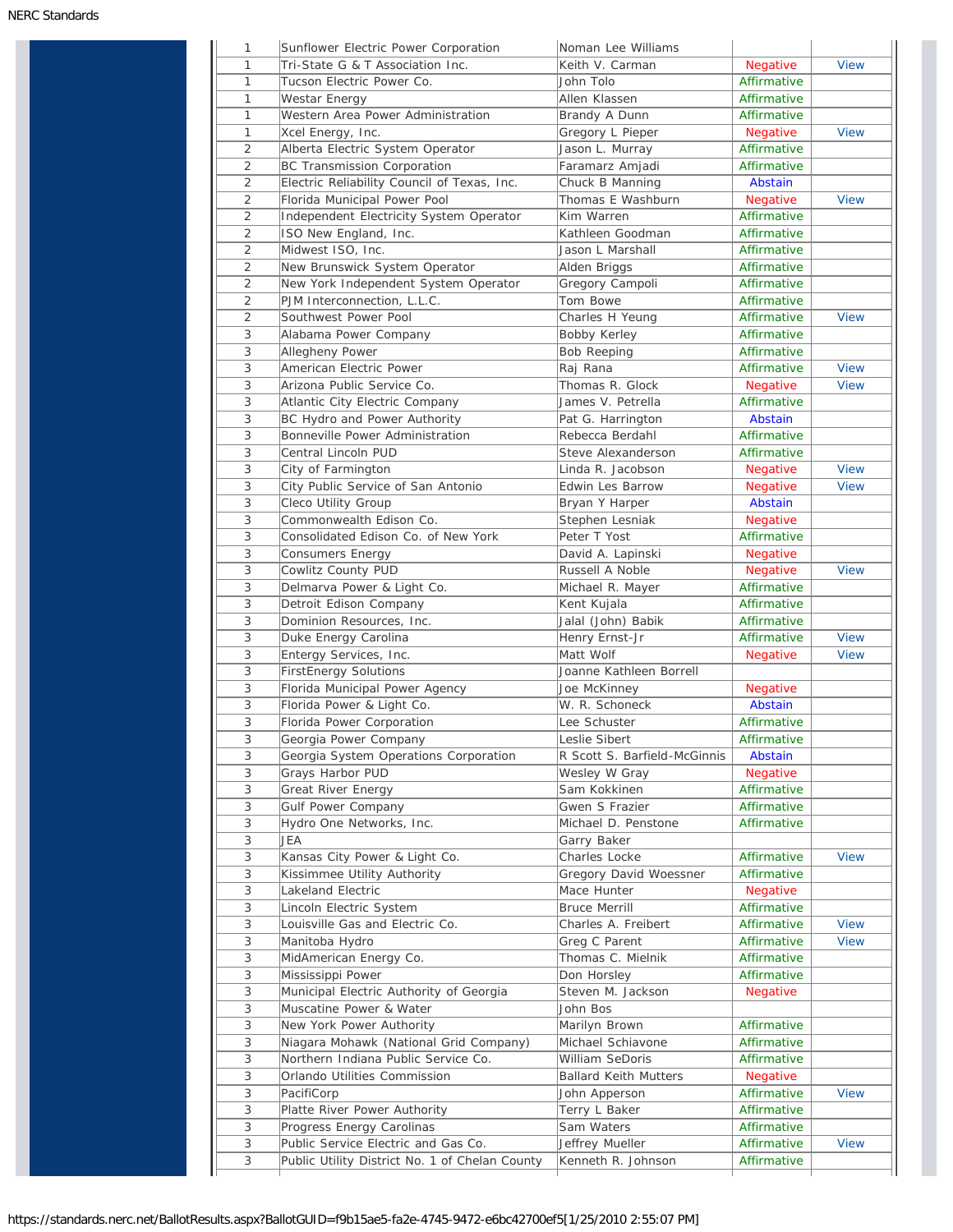| 3      | Public Utility District No. 2 of Grant County        | Greg Lange                | Negative                | <b>View</b>                |
|--------|------------------------------------------------------|---------------------------|-------------------------|----------------------------|
| 3      | Sacramento Municipal Utility District                | James Leigh-Kendall       | Affirmative             |                            |
| 3      | Salt River Project                                   | John T. Underhill         | Negative                | <b>View</b>                |
| 3      | San Diego Gas & Electric                             | Scott Peterson            |                         |                            |
| 3      | Santee Cooper                                        | Zack Dusenbury            | Affirmative             |                            |
| 3      | Seattle City Light                                   | Dana Wheelock             | Affirmative             |                            |
| 3      | South Carolina Electric & Gas Co.                    | Hubert C. Young           | Affirmative             |                            |
| 3      | Southern California Edison Co.                       | David Schiada             | Affirmative             |                            |
|        |                                                      |                           |                         |                            |
| 3      | Tampa Electric Co.                                   | Ronald L Donahey          | Affirmative             |                            |
| 3      | Wisconsin Electric Power Marketing                   | James R. Keller           | Negative                | <b>View</b>                |
| 3      | Wisconsin Public Service Corp.                       | Gregory J Le Grave        | Affirmative             |                            |
| 3      | Xcel Energy, Inc.                                    | Michael Ibold             | <b>Negative</b>         | <b>View</b>                |
| 4      | Alliant Energy Corp. Services, Inc.                  | Kenneth Goldsmith         | Affirmative             | <b>View</b>                |
| 4      | American Municipal Power - Ohio                      | Kevin Koloini             | Affirmative             |                            |
| 4      | City of New Smyrna Beach Utilities<br>Commission     | Timothy Beyrle            | <b>Negative</b>         |                            |
| 4      | Consumers Energy                                     | David Frank Ronk          | Affirmative             |                            |
| 4      | Detroit Edison Company                               | Daniel Herring            | Affirmative             | <b>View</b>                |
| 4      | Florida Municipal Power Agency                       | Frank Gaffney             | <b>Negative</b>         | <b>View</b>                |
| 4      | Fort Pierce Utilities Authority                      | Thomas W. Richards        | Negative                | <b>View</b>                |
| 4      | Georgia System Operations Corporation                | Guy Andrews               | Abstain                 |                            |
| 4      | Illinois Municipal Electric Agency                   | Bob C. Thomas             | Affirmative             |                            |
| 4      | Integrys Energy Group, Inc.                          | Christopher Plante        | Affirmative             |                            |
|        |                                                      |                           |                         |                            |
| 4      | Madison Gas and Electric Co.                         | Joseph G. DePoorter       | <b>Negative</b>         | <b>View</b>                |
| 4      | Northern California Power Agency                     | Fred E. Young             | Affirmative             |                            |
| 4      | Ohio Edison Company                                  | Douglas Hohlbaugh         | Affirmative             |                            |
| 4      | Old Dominion Electric Coop.                          | Mark Ringhausen           | <b>Negative</b>         | <b>View</b>                |
| 4      | Pacific Northwest Generating Cooperative             | Aleka K Scott             |                         |                            |
| 4      | Public Utility District No. 1 of Snohomish<br>County | John D. Martinsen         | Abstain                 |                            |
| 4      | Sacramento Municipal Utility District                | Mike Ramirez              | Affirmative             |                            |
| 4      | Seattle City Light                                   | Hao Li                    | Affirmative             |                            |
| 4      | Seminole Electric Cooperative, Inc.                  | Steven R Wallace          | <b>Negative</b>         |                            |
| 4      | Wisconsin Energy Corp.                               | Anthony Jankowski         | <b>Negative</b>         | <b>View</b>                |
| 5      | AEP Service Corp.                                    | Brock Ondayko             | Affirmative             | <b>View</b>                |
| 5      | Amerenue                                             | Sam Dwyer                 | Affirmative             |                            |
| 5      |                                                      | Edward F. Groce           | Abstain                 |                            |
|        | Avista Corp.                                         |                           |                         |                            |
| 5      | <b>Black Hills Corp</b>                              | George Tatar              | Affirmative             |                            |
| 5      | Bonneville Power Administration                      | Francis J. Halpin         | Affirmative             |                            |
| 5      | Calpine Corporation                                  | Duncan Brown              | <b>Negative</b>         | <b>View</b>                |
| 5      | City of Tallahassee                                  | Alan Gale                 |                         |                            |
| 5      | City Water, Light & Power of Springfield             | Karl E. Kohlrus           | Affirmative             |                            |
| 5      | Colmac Clarion/Piney Creek LP                        | Harvie D. Beavers         | Affirmative             |                            |
| 5      | Competive Power Ventures, Inc.                       | Mark E. Bennett           |                         |                            |
| 5      | Consolidated Edison Co. of New York                  | Edwin E Thompson          | Affirmative             |                            |
| 5      | Constellation Power Source Generation, Inc.          | Terrence Simon            |                         |                            |
| 5      | Consumers Energy                                     | James B Lewis             | Negative                | <b>View</b>                |
| 5      | Covanta Energy                                       | Samuel Cabassa            | Affirmative             |                            |
| 5      | Dairyland Power Coop.                                | Warren Schaefer           | Affirmative             |                            |
| 5      | Detroit Edison Company                               | Ronald W. Bauer           | Affirmative             |                            |
| 5      | Dominion Resources, Inc.                             | Mike Garton               | Affirmative             |                            |
| 5      | Dynegy                                               |                           |                         |                            |
|        |                                                      | Greg Mason                | <b>Negative</b>         |                            |
| 5      | Entegra Power Group, LLC                             | Kenneth Parker            | Negative                | <b>View</b>                |
| 5      | <b>Entergy Corporation</b>                           | Stanley M Jaskot          | Negative                | <b>View</b>                |
| 5      | Exelon Nuclear                                       | Michael Korchynsky        | <b>Negative</b>         |                            |
| 5      | <b>FirstEnergy Solutions</b>                         | Kenneth Dresner           |                         |                            |
| 5      | FPL Energy                                           | Benjamin Church           | Negative                | <b>View</b>                |
| 5      | Great River Energy                                   | Cynthia E Sulzer          | Affirmative             |                            |
| 5      | JEA                                                  | Donald Gilbert            | Affirmative             |                            |
| 5      | Kansas City Power & Light Co.                        | Scott Heidtbrink          | Affirmative             |                            |
| 5      | Kissimmee Utility Authority                          | Mike Blough               | Affirmative             | <b>View</b>                |
| 5      | Lakeland Electric                                    | Thomas J Trickey          | <b>Negative</b>         |                            |
|        | Liberty Electric Power LLC                           | Daniel Duff               | Negative                | <b>View</b>                |
|        |                                                      |                           |                         |                            |
| 5      |                                                      |                           |                         |                            |
| 5      | Lincoln Electric System                              | Dennis Florom             | Affirmative             |                            |
| 5      | Louisville Gas and Electric Co.                      | Charlie Martin            | Affirmative             | <b>View</b>                |
| 5<br>5 | Luminant Generation Company LLC<br>Manitoba Hydro    | Mike Laney<br>Mark Aikens | Negative<br>Affirmative | <b>View</b><br><b>View</b> |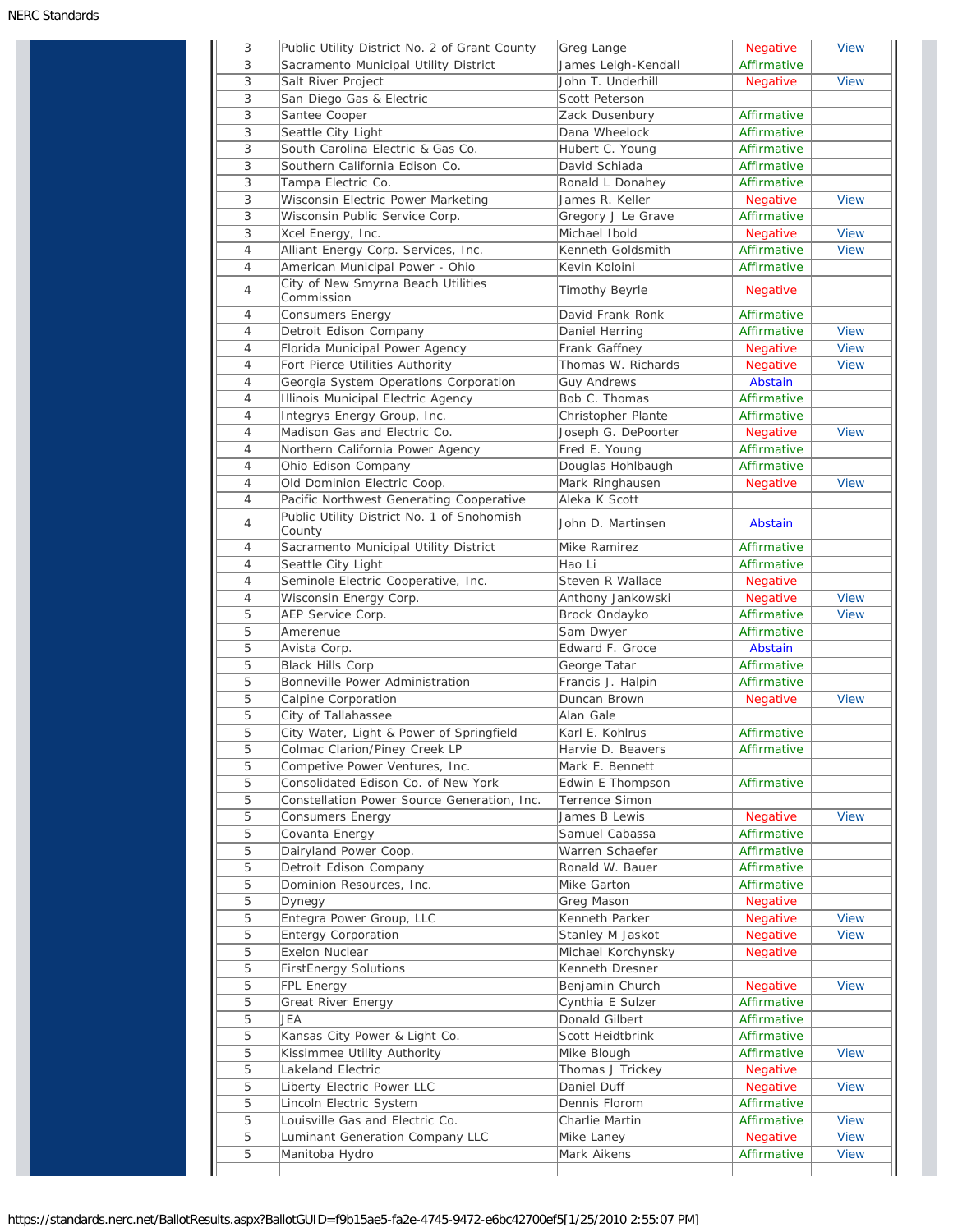| 5<br>5 | New York Power Authority<br>Northern Indiana Public Service Co. | Gerald Mannarino<br>Michael K Wilkerson | Affirmative     |             |
|--------|-----------------------------------------------------------------|-----------------------------------------|-----------------|-------------|
| 5      | Northern States Power Co.                                       | Liam Noailles                           | Negative        | <b>View</b> |
| 5      | Occidental Chemical                                             | Michelle DAntuono                       |                 |             |
| 5      | Oklahoma Gas and Electric Co.                                   | Kim Morphis                             |                 |             |
| 5      | Orlando Utilities Commission                                    | Richard Kinas                           |                 |             |
| 5      | Pacific Gas and Electric Company                                | Richard J. Padilla                      | Affirmative     | <b>View</b> |
| 5      | PacifiCorp                                                      | Sandra L. Shaffer                       | Affirmative     | <b>View</b> |
| 5      | Portland General Electric Co.                                   | Gary L Tingley                          |                 |             |
| 5      | <b>PPL Generation LLC</b>                                       | Mark A. Heimbach                        | Affirmative     | <b>View</b> |
| 5      | Progress Energy Carolinas                                       | Wayne Lewis                             | Affirmative     |             |
| 5      | <b>PSEG Power LLC</b>                                           | David Murray                            | Affirmative     | <b>View</b> |
| 5      | <b>RRI Energy</b>                                               | Thomas J. Bradish                       | <b>Negative</b> | <b>View</b> |
| 5      | Sacramento Municipal Utility District                           | Bethany Wright                          | Affirmative     |             |
| 5      | Salt River Project                                              | <b>Glen Reeves</b>                      | Negative        | <b>View</b> |
| 5      | Seattle City Light                                              | Michael J. Haynes                       | Affirmative     |             |
| 5      | Seminole Electric Cooperative, Inc.                             | Brenda K. Atkins                        |                 |             |
| 5      | South Carolina Electric & Gas Co.                               | <b>Richard Jones</b>                    | Affirmative     |             |
| 5      | Southern Company Generation                                     | William D Shultz                        | Affirmative     |             |
| 5      | Tenaska, Inc.                                                   | Scott M. Helyer                         | Negative        |             |
| 5      | Trans Canada Power                                              | John Fish                               |                 |             |
| 5      | U.S. Army Corps of Engineers Northwestern<br>Division           | Karl Bryan                              | Affirmative     |             |
| 5      | U.S. Bureau of Reclamation                                      | Martin Bauer                            | Affirmative     |             |
| 5      | Vandolah Power Company L.L.C.                                   | Douglas A. Jensen                       | <b>Negative</b> |             |
| 5      | Wisconsin Electric Power Co.                                    | Linda Horn                              | <b>Negative</b> | <b>View</b> |
| 5      | Wisconsin Public Service Corp.                                  | Leonard Rentmeester                     | Affirmative     |             |
| 6      | <b>AEP Marketing</b>                                            | Edward P. Cox                           | Affirmative     | <b>View</b> |
| 6      | Bonneville Power Administration                                 | Brenda S. Anderson                      | Affirmative     |             |
| 6      | Cleco Power LLC                                                 | Matthew D Cripps                        | Abstain         |             |
| 6      | Consolidated Edison Co. of New York                             | Nickesha P Carrol                       | Affirmative     |             |
| 6      | Constellation Energy Commodities Group                          | Chris Lyons                             | Abstain         |             |
| 6      | Dominion Resources, Inc.                                        | Louis S Slade                           | Affirmative     |             |
| 6      | Duke Energy Carolina                                            | Walter Yeager                           | Affirmative     |             |
| 6      | <b>Entegra Power Services</b>                                   | Larry W. Rodriguez                      | <b>Negative</b> | <b>View</b> |
| 6      | Entergy Services, Inc.                                          | Terri F Benoit                          | Negative        | <b>View</b> |
| 6      | Eugene Water & Electric Board                                   | Daniel Mark Bedbury                     | Affirmative     |             |
| 6      | <b>Exelon Power Team</b>                                        | Pulin Shah                              | <b>Negative</b> |             |
| 6      | <b>FirstEnergy Solutions</b>                                    | Mark S Travaglianti                     | Affirmative     |             |
| 6      | Florida Power & Light Co.                                       | Silvia P Mitchell                       | <b>Negative</b> |             |
| 6      | Great River Energy                                              | Donna Stephenson                        | Affirmative     |             |
| 6      | Kansas City Power & Light Co.                                   | Thomas Saitta                           | Affirmative     | View        |
| 6      | Lakeland Electric                                               | Paul Shipps                             | Negative        |             |
| 6      | Lincoln Electric System                                         | Eric Ruskamp                            | Affirmative     |             |
| 6      | Louisville Gas and Electric Co.                                 | Daryn Barker                            | Affirmative     | <b>View</b> |
| 6      | Luminant Energy                                                 | Thomas Burke                            |                 |             |
| 6      | Manitoba Hydro                                                  | Daniel Prowse                           | Affirmative     | <b>View</b> |
| 6      | New York Power Authority                                        | Thomas Papadopoulos                     | Affirmative     |             |
| 6      | Northern Indiana Public Service Co.                             | Joseph O'Brien                          | Affirmative     |             |
| 6      | PacifiCorp                                                      | Gregory D Maxfield                      |                 |             |
| 6      | Progress Energy                                                 | James Eckelkamp                         | Affirmative     |             |
| 6      | PSEG Energy Resources & Trade LLC                               | James D. Hebson                         | Affirmative     | <b>View</b> |
| 6      | Public Utility District No. 1 of Chelan County                  | Hugh A. Owen                            | Affirmative     |             |
| 6      | RRI Energy                                                      | Trent Carlson                           | Negative        | <b>View</b> |
| 6      | Salt River Project                                              | Mike Hummel                             | Negative        | <b>View</b> |
| 6      | Santee Cooper                                                   | Suzanne Ritter                          | Affirmative     |             |
| 6      | Seattle City Light                                              | Dennis Sismaet                          | Affirmative     |             |
| 6      | Seminole Electric Cooperative, Inc.                             | Trudy S. Novak                          | Negative        |             |
| 6      | Southern California Edison Co.                                  | Marcus V Lotto                          |                 |             |
| 6      | Xcel Energy, Inc.                                               | David F. Lemmons                        |                 |             |
| 8      |                                                                 | James A Maenner                         | Affirmative     |             |
| 8      |                                                                 | Roger C Zaklukiewicz                    | Affirmative     |             |
| 8      |                                                                 | Edward C Stein                          | Affirmative     |             |
|        | Ascendant Energy Services, LLC                                  | Raymond Tran                            |                 |             |
| 8      |                                                                 |                                         |                 |             |
| 8      | <b>JDRJC Associates</b>                                         | Jim D. Cyrulewski                       | Affirmative     |             |
| 8      | Power Energy Group LLC                                          | Peggy Abbadini                          | Affirmative     |             |